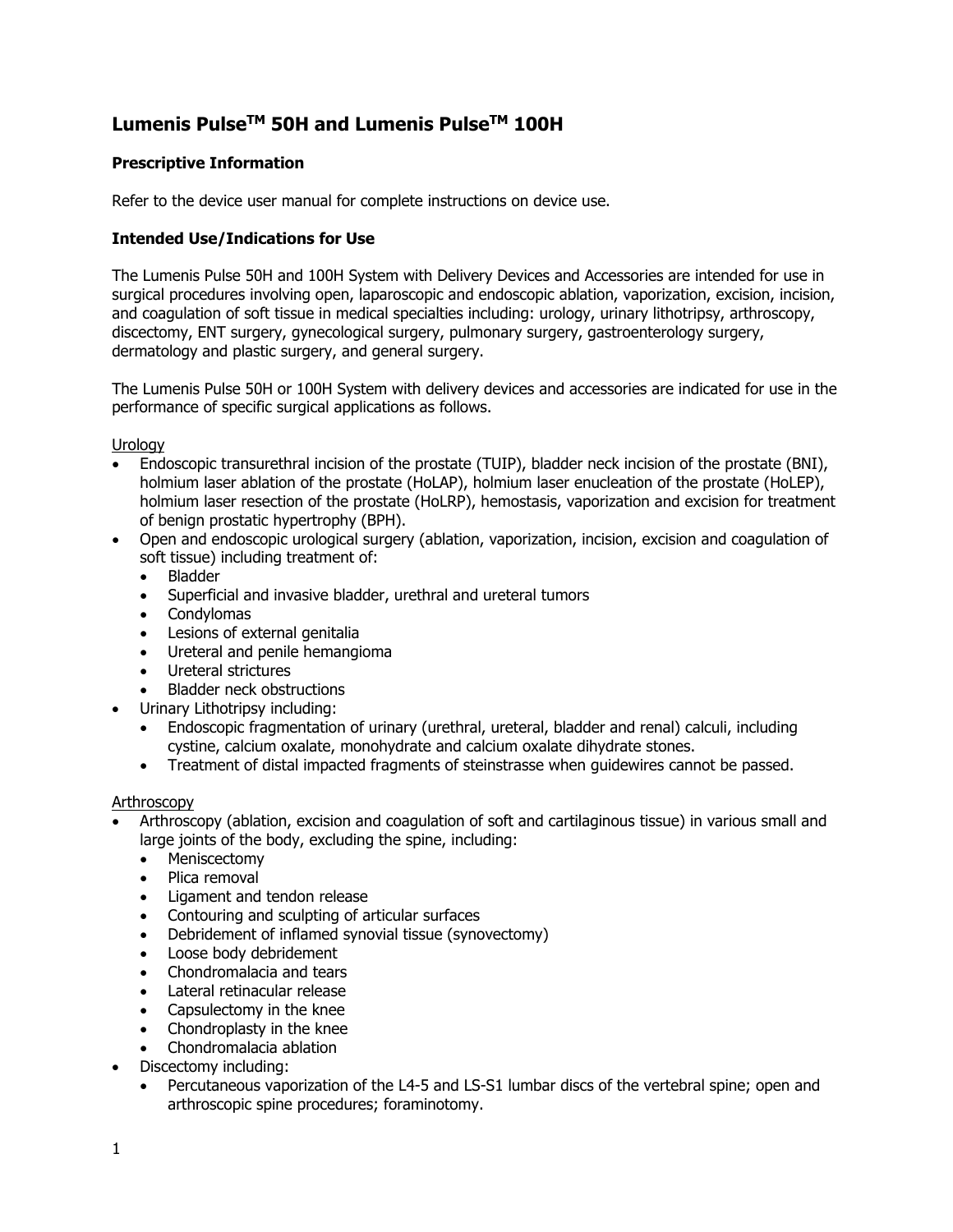General Surgery

- Open, laparoscopic, and endoscopic general surgery (vaporization, ablation, incision, and coagulation of soft tissue) including:
	- Cholecystectomy
	- Lysis of adhesions
	- Appendectomy
	- Biopsy, pylorostenotomy, and removal of polyps of the sigmoid colon
	- Skin incision
	- Tissue dissection
	- Excision of external tumors and lesions
	- Complete or partial resection of internal organs, tumors and lesions
	- Mastectomy
	- Hepatectomy
	- Pancreatectomy
	- Splenectomy
	- Thyroidectomy
	- Parathyroidectomy
	- Herniorrhaphy
	- Tonsillectomy
	- Lymphadenectomy
	- Partial nephrectomy
	- Pilonidal cystectomy
	- Resection of lipoma
	- Debridement of decubitus ulcer
	- Hemorrhoids
	- Debridement of statis ulcer
	- Biopsy

## **ENT Surgery**

- Endoscopic endonasal/sinus surgery (ablation, vaporization, incision, and coagulation of soft tissue and cartilage) including:
	- Partial turbinectomy
	- Ethmoidectomy
	- Polypectomy
	- Maxillary antrostomy
	- Frontal sinusotomy
	- Sphenoidotomy
	- Dacryocystorhinostomy (DCR)
	- Functional endoscopic sinus surgery (FESS)
	- Endonasal surgery (ablation, vaporization, incision, excision, and coagulation of soft tissue) including:
		- Lesions or tumors of the oral, nasal, glossal, pharyngeal and laryngeal tissues
		- Tonsillectomy
		- Adenoidectomy
- Open and laparoscopic gynecological surgery (ablation, vaporization, incision, excision, and coagulation of soft tissue).

Gynecological Surgery

• Open and laparoscopic gynecological surgery (ablation, vaporization, incision, excision, and coagulation of soft tissue).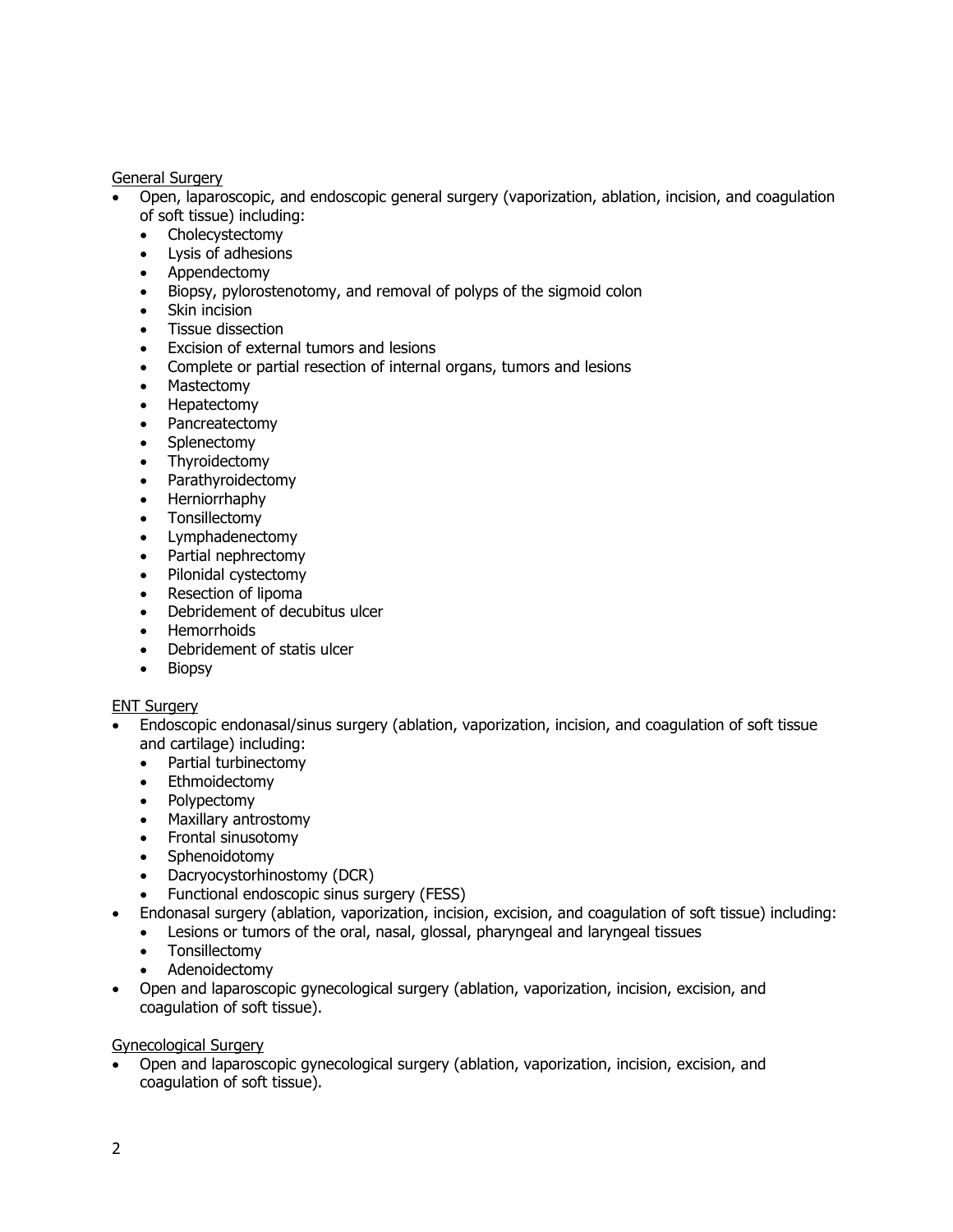Gastroenterology Surgery

- Open and endoscopic gastroenterology surgery (ablation, vaporization, incision, excision, resection, coagulation and hemostasis, including:
	- Gall bladder calculi
	- Biliary/bile duct calculi
	- Benign and malignant neoplasm
	- Polyps
	- Colitis
	- Ulcers
	- Angiodysplasia
	- Hemorrhoids<br>• Varices
	- Varices
	- Esophagitis
	- Esophageal ulcer
	- Mallory-Weiss tear
	- Gastric ulcer
	- Duodenal ulcer
	- Non-bleeding ulcer
	- Gastric erosions
	- Colorectal cancer
	- Gastritis
	- Bleeding tumors
	- Pancreatitis
	- Vascular malformations
	- Telangiectasias
	- Telangiectasias of the Osler-Weber-Rendu disease

#### Pulmonary Surgery

• Open and endoscopic pulmonary surgery (cutting, ablation, vaporization, incision, excision and coagulation of soft tissue).

Dermatology and Plastic Surgery

- Incision, excision, resection, ablation, coagulation, hemostasis and vaporization of soft, mucosal, fatty and cartilaginous tissues, in therapeutic plastic, dermatologic and aesthetic surgical procedures, including:
	- Scars
	- Tattoo removal
	- Vascular lesions
	- Port wine stains
	- Hemangioma
	- Telangiectasia of the face and leg
	- Rosacea
	- Corns
	- Papillomas
	- Basal cell carcinomas
	- Lesions of skin and subcutaneous tissue
	- Plantar warts
	- Periungual and subungual warts
	- Debridement of decubitus ulcer
	- Skin tag vaporization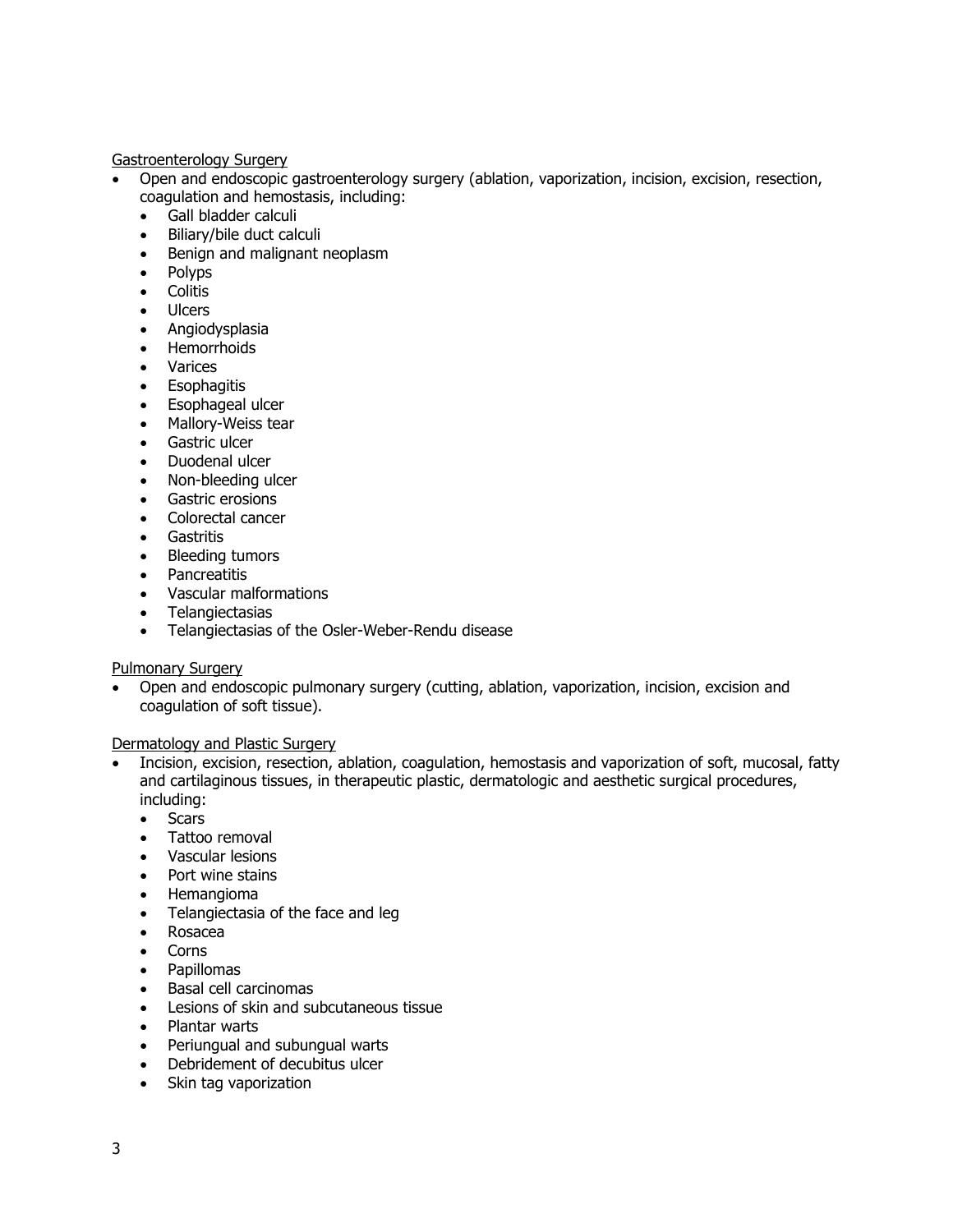## **Contraindications**

The use of a laser instrument for an application is at the physician's discretion except in cases where the indication has been contraindicated

- Inability to receive endoscopic or laparoscopic treatment.
- Intolerance to anesthesia.
- Resection or excision of large, highly vascularized organs.

Specific Contraindications in Urology

• Carcinoma of the prostate.

#### Specific Contraindications in Gynecology

- Septic peritonitis
- Intestinal obstruction.
- Septic shock.
- Resection or excision of large, highly vascularized organs.

# **Warnings and Precautions**

This section contains warnings and precautions that are applicable to surgical procedures specifically related to the use of this system

- Lasers generate a highly concentrated beam of light which may cause injury if improperly used. To protect the patient and operating personnel, the entire laser and the appropriate delivery system operator manuals, including all Safety and Regulatory sections, should be carefully read and comprehended before operation.
- Lumenis medical lasers and laser delivery systems are intended solely for physicians trained in the use of these instruments.
- Read this operator manual carefully. Use of controls or adjustments or performance of procedures other than those specified herein may result in hazardous laser radiation exposure.
- Select the appropriate laser safety eyewear, for the specific laser in use, by verifying that the above specifications are indicated on the laser safety eyewear that is at your disposal.
- Always verify that the optical fiber is properly connected to the laser. An improper connection may result in an inadvertent secondary laser beam. Severe eye or tissue damage could occur.
- Never substitute prescription eyewear for the appropriate laser safety eyewear, as severe eye damage could occur. Prescription eyewear can concentrate the laser light to the eye and/or can be shattered by a high power density beam, possibly causing severe eye damage.
- Use caution when performing procedures around the eyes. Severe and irreversible eye damage and scarring may occur from direct or indirect exposure to the treatment beam. The predominant ocular structures at risk are dependent on the laser wavelength in use. In general, visible and near-infrared wavelengths are most damaging to the retina, while ultraviolet or infrared wavelengths are most damaging to the cornea and sclera. Severity of injury depends on how concentrated or diffused the treatment beam is and the length of exposure. A thorough understanding of the specific ocular risks and safety precautions for each laser wavelength is necessary to ensure the safety of the patient and operating personnel.
- Never look directly into any optical fiber, handpiece, probe or laser system aperture while the laser is energized. Severe eye damage could occur. Turn off the laser before inspecting any delivery system or laser components.
- Never open the laser console protective covers. Opening the covers will expose the user to high voltage components, the laser resonator, and possible laser radiation. Only Lumenis-certified service technicians are qualified to work inside the console.
- Do not operate the laser if any of the cords are faulty or frayed. The laser should undergo routine inspection and maintenance per Lumenis manufacturer's recommendations and institutional standards.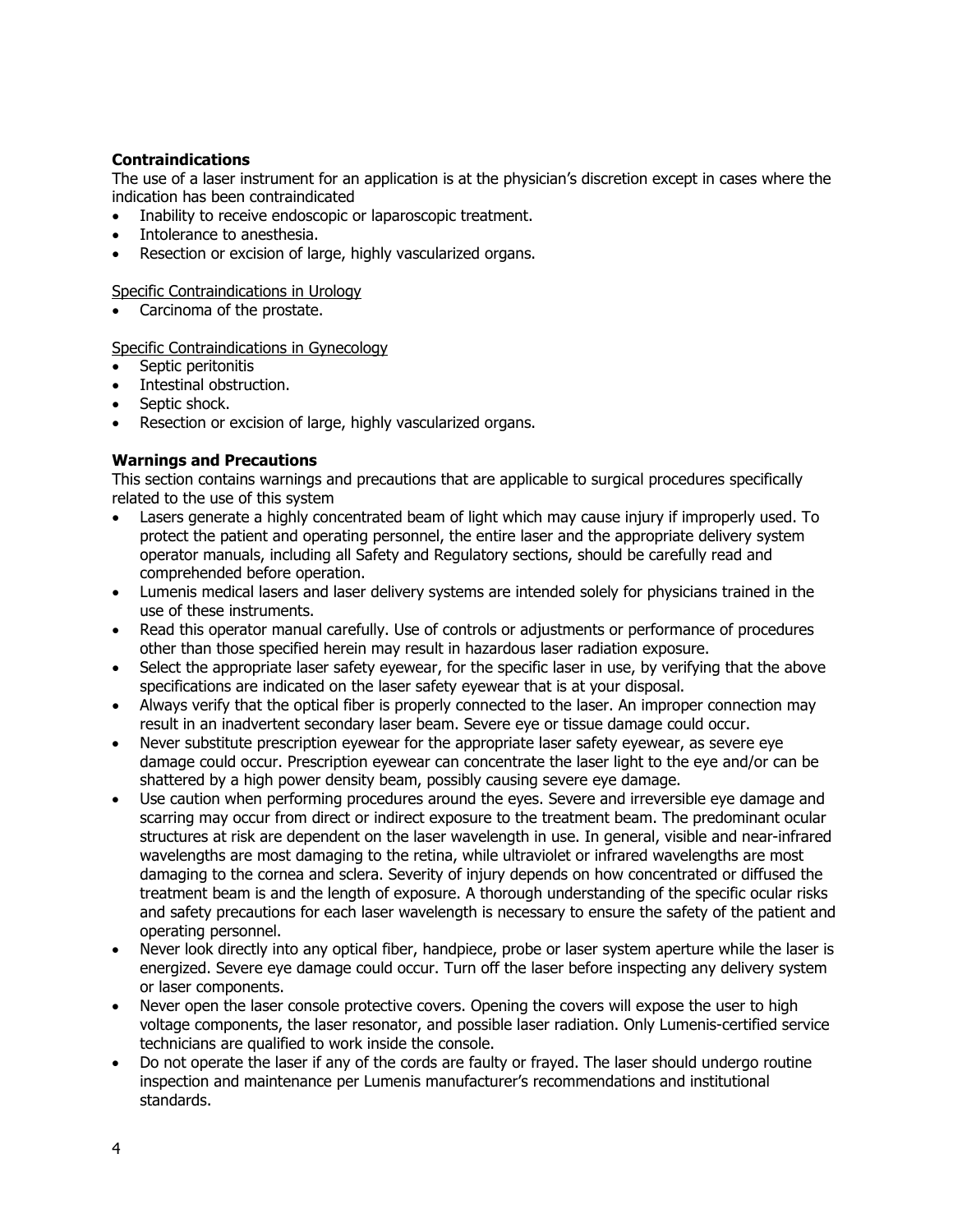- To avoid risk of electric shock, this equipment must only be connected to a supply mains with protective earth. Holmium lasers are intended solely for use by physicians trained in the use of the Ho:YAG (2.1 μm) wavelength.
- Do not use this device in the presence of flammables or explosives, such as volatile anesthetics, alcohol, certain surgical preparation solutions, and similar substances. An explosion and/or fire could occur.
- The treatment beam can ignite most non-metallic materials. Use fire retardant drapes and gowns. The area around the treatment site can be protected with towels or gauze sponges moistened with sterile saline solution or sterile water. If allowed to dry, protective towels and sponges can increase the potential fire hazard. A UL-approved fire extinguisher and water should be readily available.
- When performing procedures in the perianal area, the flammability of methane gas must be considered. Moistened sponges should be inserted into the rectum.
- Smoke evacuation may be required if using the laser in open-air procedures.
- Portable RF communications equipment (including peripherals such as antenna cables and external antennas) should be used no closer than 30 cm (12 inches) to any part of the Lumenis Pulse 120H, including Lumenis Pulse 50H/100H cables. Otherwise, degradation of the performance of this equipment could result.
- Use of accessories, delivery devices and cables, other than those provided by Lumenis, could result in increased electromagnetic emissions or decreased electromagnetic immunity of this equipment and result in improper operation.
- Lumenis Pulse 50H/100H is intended for use only in operating rooms, within a professional healthcare facility environment, except for near HF SURGICAL EQUIPMENT, and outside the RF shielded room of an ME SYSTEM for magnetic resonance imaging.
- Lumenis Pulse 50/100H needs special precautions regarding EMC and needs to be installed and put into service according to the specific instructions for maintaining basic safety and essential performance, with regard to electromagnetic disturbances for the expected service life of 7 years.
- When using a fiber-optic delivery device, always inspect the fiber-optic cable to ensure that it has not been kinked, punctured, fractured, or otherwise damaged. The fiber-optic cable may be damaged if stepped on, pulled, left lying in a vulnerable position, kinked, or tightly coiled. Do not clamp the cable with a hemostat or other instruments. If sterile tape is used, always remove the tape before lifting the cable. A damaged fiber-optic cable may cause accidental laser exposure or injury to the treatment room personnel or patient, and/or fire in the treatment room.
- Never deliver the treatment beam to the target tissue if the aiming beam integrity has not been verified; the optical fiber may be damaged. A damaged fiber may cause accidental laser exposure to the treatment room personnel or patient, and/or fire in the treatment room.
- Except during actual treatment, the laser must always be in Standby mode. Maintaining the laser in Standby mode prevents accidental laser exposure if the footswitch is inadvertently pressed.
- To prevent accidental laser discharge, always make sure that the footswitch is not being operated while connecting the delivery system.
- Never place hands or other objects in the path of the laser beam. Severe burns could occur.
- Only the person directing the aim of the laser beam should have access to the laser footswitch. Use caution pressing the laser footswitch when it is in proximity to footswitches for other equipment. Verify the footswitch pressed is the correct one in order to avoid accidental laser exposure.
- Never discharge the laser without a target to absorb it and without consideration given to what lies behind the target. Place energy-absorbing material behind the target tissue when aiming the laser at an oblique target.
- Unauthorized use of this system may expose the operator/patient to potential electrical energy and laser radiation hazards.
- Holmium lasers are intended solely for use by physicians trained in the use of the Ho:YAG (2.1 μm) wavelength.
- Incorrect treatment settings can cause serious tissue damage. Therefore, it is recommended that you use the lowest acceptable treatment settings until familiar with the instrument's capabilities. Use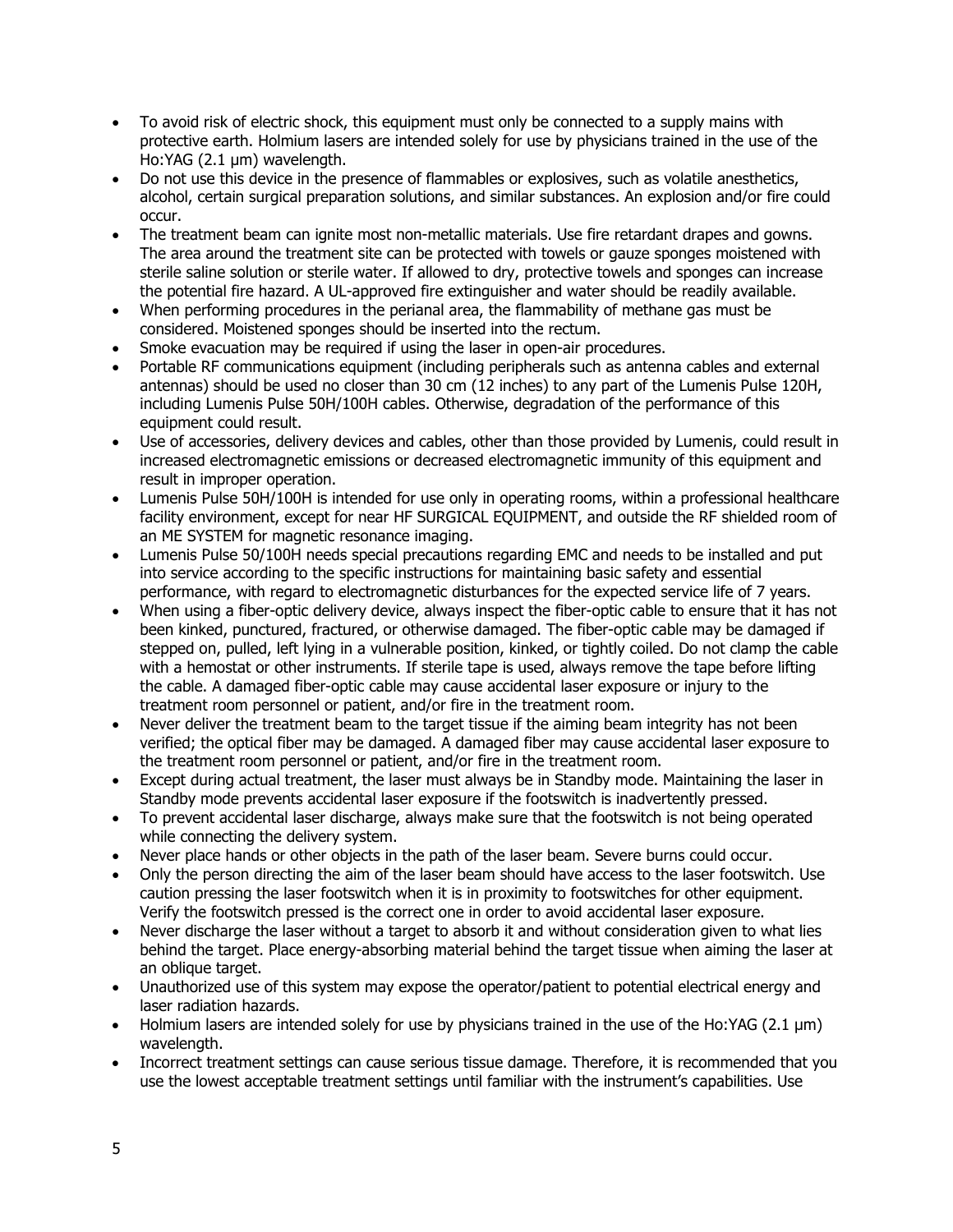extreme caution until the biological interaction between the laser energy and tissue is thoroughly understood.

- Due to interaction between flammable gases in the operating field and the laser energy a flash fire may occur. Therefore, during laser procedures, measures to minimize this potential hazard should be practiced (e.g. avoid administration of inhaled general anesthetics; reduce oxygen levels during mechanical ventilation, use of laser-resistant endotracheal tubes). The flammability of methane gas must also be considered when treating in or near the perianal area.
- The laser system should be used only on tissues that are fully observable. Do not use the laser if the desired target is not visible. All available measures to visualize the target tissue (e.g. copious irrigation, hemostasis) should be taken.
- When using endoscopic equipment confirm that the tip of the fiber-optic delivery device extends at least 6 mm beyond the end of the scope during laser treatment. Activating the laser when the tip of the delivery device is within the scope can result in penetration of holmium laser energy through the scope and destruction of the scope.
- Use of the laser system on anatomical structures in proximity to known critical structures, such as large arteries, veins, bowel, ureter, bladder, nerves, etc., should be performed carefully to avoid inadvertent or unintended damage of such structures. If applicable, maintain irrigation in the treatment area to reduce heat accumulation.
- Use caution when treating patients who have recently undergone radiotherapy. Such patients may be at greater risk of tissue perforation or erosion.
- Highly vascularized anatomical structures should be approached with caution, taking into account the limited coagulative properties of the laser. Electrocautery and/or suture (ligature) should be easily accessible in the event that a bleeding vessel is larger than possible to control with the laser. The risk of bleeding may be higher in patients taking anticoagulants/platelet aggregates.
- Baskets, guidewires, and other surgical accessories may be damaged by direct contact with the laser treatment beam.

# **Adverse Events/Complications**

The following is a list of general complications that are related to surgery and within this context, laser surgery. The potential complications encountered in endoscopic laser surgery are the same as those normally encountered in conventional endoscopic surgery. Refer to updated literature for specific procedure-related complications.

- As with conventional surgery, the possibility of complications and adverse events, such as chills, fever, edema, hemorrhage, inflammation, tissue necrosis, or infection may occur following treatment. In extreme cases, death may occur due to procedural complications, concurrent illness, or laser application.
- As with any surgical procedure, there is a possibility of infection or scarring. Therefore, appropriate pre- and post-surgical care should always be practiced.
- As with any conventional surgery, discontinue laser treatment immediately if the patient develops any cardiopulmonary problems.
- As with any conventional surgery, acute pain may occur immediately following laser therapy and may persist for as long as 48 hours.
- Immediately following laser therapy, the patient may experience fever and leukocytosis, which are commonly associated with tissue destruction. These generally resolve without treatment. Remnants of destructed tissue may become necrotic or infected. If a question of infection exists, appropriate treatment should be carried out.
- Patients may experience bleeding at the site of laser therapy. Post-treatment hematocrits are recommended to identify this potential complication.
- Sepsis can result from performing any surgical procedure. If a question of sepsis exists, appropriate evaluations should be made.
- Perforation may occur as a result of laser treatment. To diagnose perforations, patients must be carefully followed post-operatively with appropriate tests.